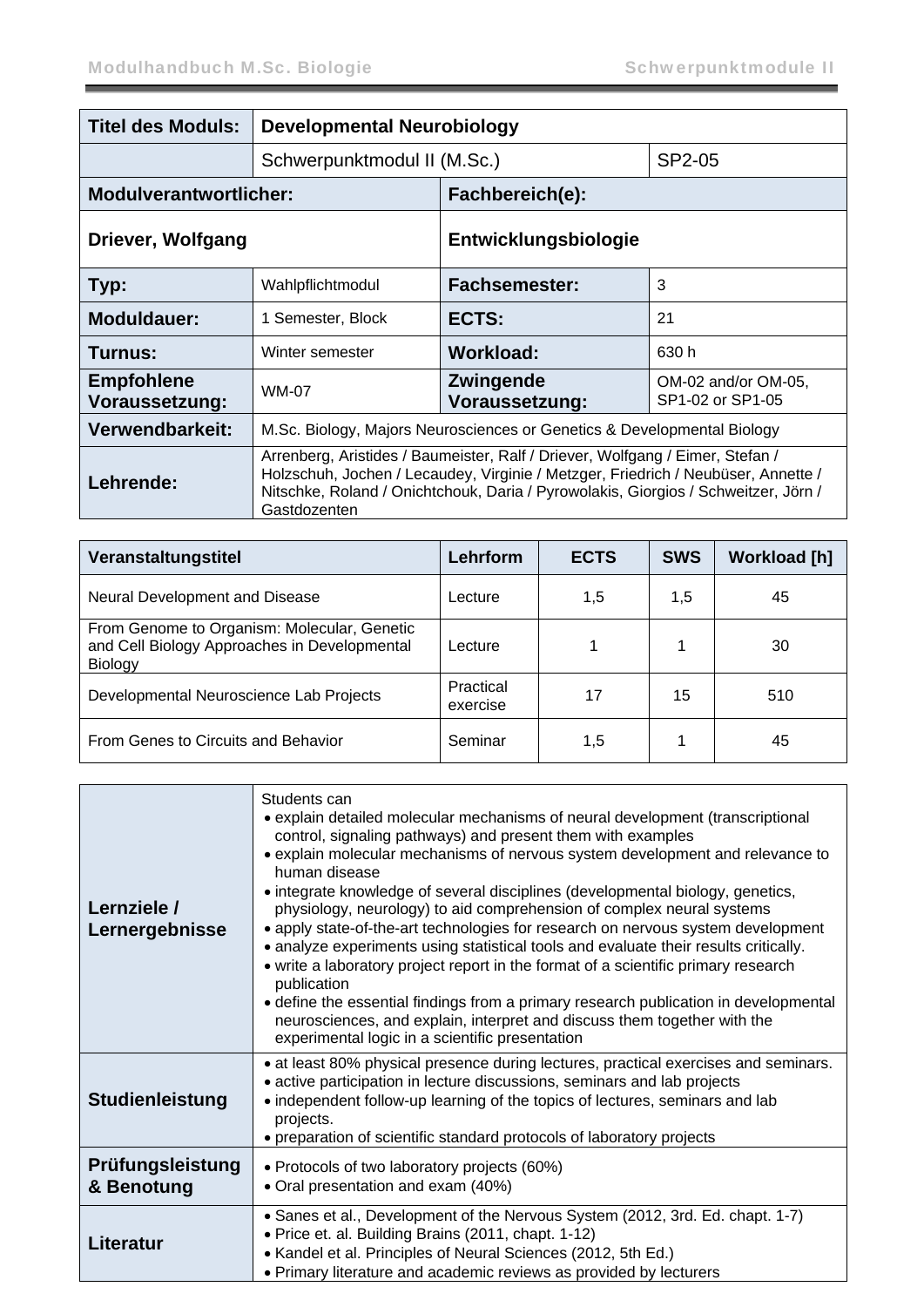| Veranstaltungstitel: | <b>Neural Development and Disease</b>                         |  |
|----------------------|---------------------------------------------------------------|--|
| Lehrform:            | Lecture                                                       |  |
| Modul:               | Schwerpunktmodul II "Developmental<br>SP2-05<br>Neurobiology" |  |
| Verwendbarkeit:      | Schwerpunktmodul II "Developmental Neurobiology"              |  |

| Lehrsprache:             | english              | Teilnehmerzahl: | 20 |
|--------------------------|----------------------|-----------------|----|
| Moduldauer:              | 1 Semester, Block    | Fachsemester:   |    |
| Angebots-<br>häufigkeit: | winter semester only |                 |    |

| SWS/LVS | Präsenzstudium | Selbststudium | <b>Workload Summe</b> |
|---------|----------------|---------------|-----------------------|
|         | 20 h           | 25 h          | 45 h                  |

| Inhalte                           | Advanced topics in neural development and neurobiology will be discussed with<br>an exemplary focus on a specific, disease relevant neurotransmitter system, the<br>dopaminergic system.<br>Topics include:<br>• Molecular mechanisms of neuronal development<br>• Development of neural circuits and behavior<br>. How to make a dopaminergic neuron – in the embryo and from stem cells<br>• Neuronal cell death and regeneration<br>• Model organisms for dopaminergic function: C. elegans, zebrafish, mouse<br>• Dopaminergic neuromodulation: circuit analysis and optogenetic manipulations<br>· Disease example: Parkinson's disease - cells, molecules, circuits, behavior,<br>treatments<br>• Dopamine - clinical aspects<br>· Development and disease: Reconstitution and regeneration following<br>neurodegeneration |
|-----------------------------------|----------------------------------------------------------------------------------------------------------------------------------------------------------------------------------------------------------------------------------------------------------------------------------------------------------------------------------------------------------------------------------------------------------------------------------------------------------------------------------------------------------------------------------------------------------------------------------------------------------------------------------------------------------------------------------------------------------------------------------------------------------------------------------------------------------------------------------|
| Lehrmethoden und<br><b>Medien</b> | Lectures using PowerPoint or Keynote presentations. Handouts of lecture slides<br>as PDFs on Illias server.<br>Up-to-date scientific reviews for each topic provided on Illias server<br>Development of schemes using chalk / board<br>Discussion of concepts and open questions                                                                                                                                                                                                                                                                                                                                                                                                                                                                                                                                                 |
| Lernziele /<br>Lernergebnisse     | The students are able to<br>• explain molecular mechanisms of neural development (transcriptional control,<br>signaling mechanisms) using examples<br>• explain cellular mechanisms of neural development (intracellular trafficking,<br>migration, axonogenesis, cell death) using examples<br>• explain developmental aspects of neural circuit formation<br>• explain links between developmental control defects and neurological or<br>neurodegenerative diseases<br>• explain current cellular and developmental basis for regenerative or<br>reconstitutive approaches towards neurodegenerative disease<br>• evaluate animal models and experimental approaches for research into neural<br>development as well as cellular/developmental neurological diseases                                                          |

| Studienleistung                | independent follow-up learning of the topics of lectures using the lecture<br>materials, text books and current scientific reviews                                                                                                                                          |
|--------------------------------|-----------------------------------------------------------------------------------------------------------------------------------------------------------------------------------------------------------------------------------------------------------------------------|
| Prüfungsleistung<br>& Benotung | Topics of the lectures are topics of a 30 minute oral exam at the end of the<br>module                                                                                                                                                                                      |
| Literatur                      | • Sanes et al., Development of the Nervous System (2012, 3rd. Ed. chapt. 1-7)<br>• Price et. al. Building Brains (2011, chapt. 1-12)<br>• Kandel et al. Principles of Neural Sciences (2012, 5th Ed.)<br>• Primary literature and academic reviews as provided by lecturers |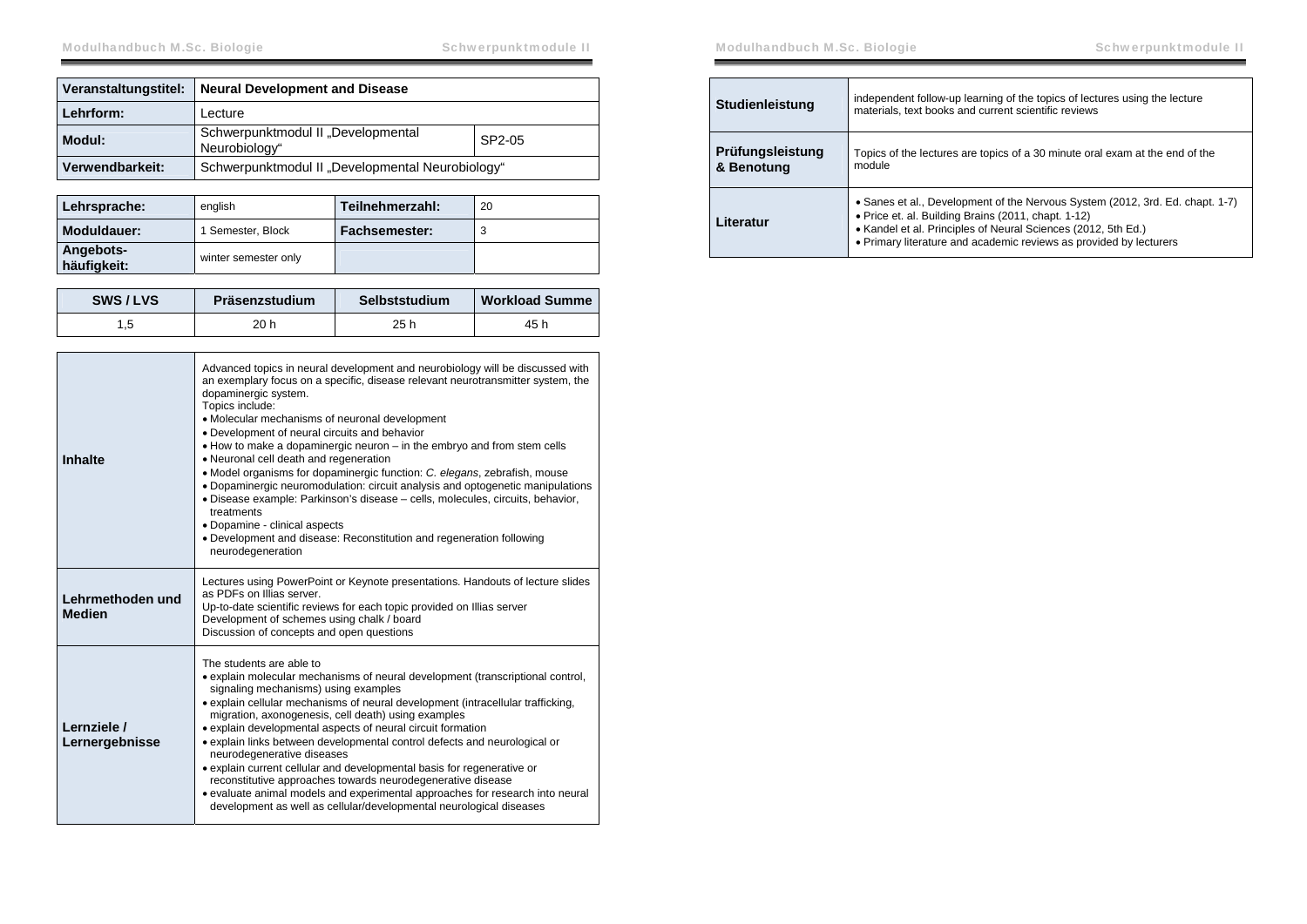| Veranstaltungstitel: | From Genome to Organism: Molecular, Genetic and Cell<br><b>Biology Approaches in Developmental Biology</b> |  |
|----------------------|------------------------------------------------------------------------------------------------------------|--|
| Lehrform:            | Lecture                                                                                                    |  |
| Modul:               | Schwerpunktmodul II "Developmental<br>SP2-05<br>Neurobiology"                                              |  |
| Verwendbarkeit:      | Schwerpunktmodul II "Developmental Neurobiology"                                                           |  |

| Lehrsprache:             | english              | Teilnehmerzahl: | 40 |
|--------------------------|----------------------|-----------------|----|
| Moduldauer:              | 1 Semester, Block    | Fachsemester:   |    |
| Angebots-<br>häufigkeit: | winter semester only |                 |    |

| SWS/LVS | Präsenzstudium | Selbststudium | <b>Workload Summe</b> |
|---------|----------------|---------------|-----------------------|
|         | 14 h           | 16 h          | 30 h                  |

| <b>Inhalte</b>                    | Lecture series focusing on current methodology and technologies used in the<br>field of developmental biology. Each lecture presents state of the art in a<br>technology area.<br>• Extracting biological information using the genetic toolbox of model organisms<br>including C. elegans, Drosophila, zebrafish, mouse<br>• Reverse Genetics in Zebrafish<br>• Genetic engineering in mice: Strategies to insert targeted mutations<br>• Genetic engineering in mice: conditional mutagenesis and targeted gain-of-<br>function studies<br>• Observing dynamical biological processes in vivo in model organisms<br>• Use of advanced microscopy methods to study cell biology<br>• Methods to detect apoptotic cell death<br>• Technologies for transcriptional regulatory network analysis<br>• From gene regulatory networks to virtual embryo: Integrating regulatory<br>mechanisms at the systems level |
|-----------------------------------|----------------------------------------------------------------------------------------------------------------------------------------------------------------------------------------------------------------------------------------------------------------------------------------------------------------------------------------------------------------------------------------------------------------------------------------------------------------------------------------------------------------------------------------------------------------------------------------------------------------------------------------------------------------------------------------------------------------------------------------------------------------------------------------------------------------------------------------------------------------------------------------------------------------|
| Lehrmethoden und<br><b>Medien</b> | Lectures using PowerPoint or Keynote presentations<br>Handouts of lecture slides as PDEs on Illias server<br>Up-to-date scientific reviews for each topic provided on Illias server<br>Development of schemes using chalk / board<br>Discussion of concepts and open questions                                                                                                                                                                                                                                                                                                                                                                                                                                                                                                                                                                                                                                 |
| Lernziele /<br>Lernergebnisse     | The students are able to<br>• explain current state-of-the-art techniques combining embryology, cellular and<br>molecular approaches in developmental neurosciences<br>• evaluate different genetic techniques for the manipulation of signaling<br>pathways and transcriptional control and apply appropriate techniques in<br>experiments<br>• evaluate and apply pharmacological techniques for signaling pathway<br>manipulation                                                                                                                                                                                                                                                                                                                                                                                                                                                                           |

| <b>Studienleistung</b>         | independent follow-up learning of the topics of lectures using the lecture<br>materials, text books and current scientific reviews                                                                                                                                                                                              |
|--------------------------------|---------------------------------------------------------------------------------------------------------------------------------------------------------------------------------------------------------------------------------------------------------------------------------------------------------------------------------|
| Prüfungsleistung<br>& Benotung | Topics of the lectures are topics of a 30 minute oral exam at the end of the<br>module                                                                                                                                                                                                                                          |
| Literatur                      | • Sanes et al., Development of the Nervous System (2012, 3rd. Ed. chapt. 1-7)<br>• Price et. al. Building Brains (2011, chapt. 1-12)<br>• Kandel et al. Principles of Neural Sciences (2012, 5th Ed.)<br>• Gilbert, Developmental Biology (2013, 10th Ed)<br>• Primary literature and academic reviews as provided by lecturers |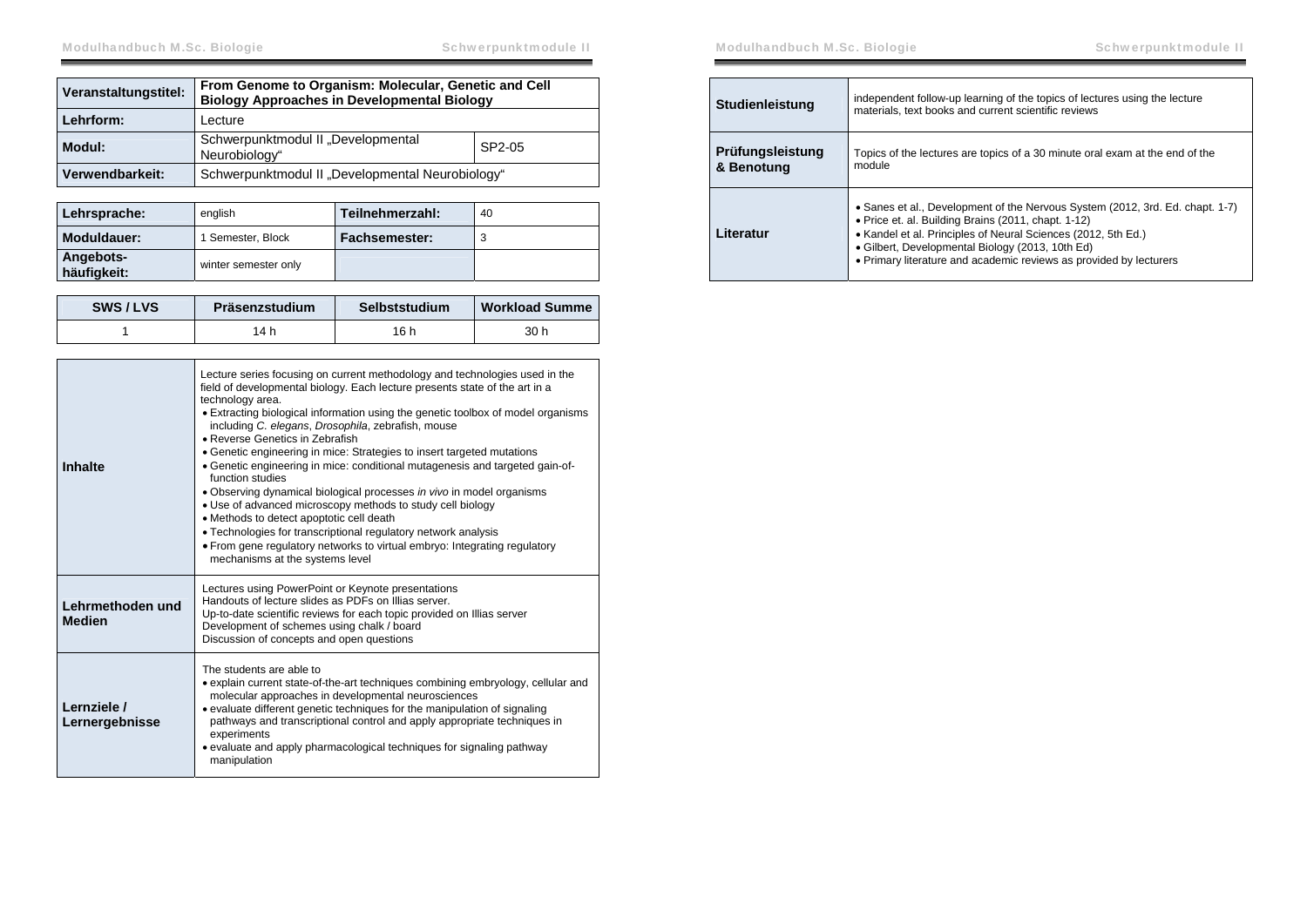| Veranstaltungstitel: | Developmental Neuroscience Lab Projects             |        |
|----------------------|-----------------------------------------------------|--------|
| Lehrform:            | <b>Practical exercise</b>                           |        |
| Modul:               | Schwerpunktmodul II "Developmental<br>Neurobiology" | SP2-05 |
| Verwendbarkeit:      | Schwerpunktmodul II "Developmental Neurobiology"    |        |

| Lehrsprache:             | english              | Teilnehmerzahl:     | 12 |
|--------------------------|----------------------|---------------------|----|
| Moduldauer:              | 1 Semester, Block    | <b>Fachsemester</b> |    |
| Angebots-<br>häufigkeit: | winter semester only |                     |    |

| SWS/LVS | Präsenzstudium | Selbststudium | <b>Workload Summe</b> |
|---------|----------------|---------------|-----------------------|
|         | 225 h          | 285 h         | 510 h                 |

| Inhalte                           | Students perform two small research projects integrated into participating<br>research laboratories in the field of developmental neuroscience ("lab<br>rotations"). At least one of the lab projects should contain molecular and cellular<br>level analysis. Students learn how to develop and plan a project, apply current<br>experimental approaches towards solution of a scientific question, and write a<br>report in the format of a primary scientific publication.                                                                                                                                                                                                                                                                                                                                        |
|-----------------------------------|----------------------------------------------------------------------------------------------------------------------------------------------------------------------------------------------------------------------------------------------------------------------------------------------------------------------------------------------------------------------------------------------------------------------------------------------------------------------------------------------------------------------------------------------------------------------------------------------------------------------------------------------------------------------------------------------------------------------------------------------------------------------------------------------------------------------|
| Lehrmethoden und<br><b>Medien</b> | Instructions for practical work by faculty. Students perform experiments<br>independently individually or in teams of two with support by teaching staff.                                                                                                                                                                                                                                                                                                                                                                                                                                                                                                                                                                                                                                                            |
| Lernziele /<br>Lernergebnisse     | Students can<br>• develop and plan a small research project addressing a current question in<br>developmental neurosciences<br>• apply state-of-the-art technologies for research on nervous system<br>development<br>• analyze their experiments using statistical tools and to evaluate their results<br>critically.<br>• write a laboratory project report in the format of a scientific primary research<br>publication                                                                                                                                                                                                                                                                                                                                                                                          |
| Studienleistung                   | • at least 80% physical presence during time of lab projects.<br>• active planning and experimental execution of lab projects.<br>• preparation of scientific standard protocols of laboratory projects                                                                                                                                                                                                                                                                                                                                                                                                                                                                                                                                                                                                              |
| Prüfungsleistung<br>& Benotung    | • Protocols of two laboratory projects written in the format of a primary scientific<br>publication. Each protocol will be graded and contribute 30% to the module<br>grade (thus, the protocols together contribute 60% of grade)<br>• Oral presentation and exam: One of the two laboratory projects has to be<br>presented in the format of a scientific presentation (30 minutes); the<br>presentation is directly followed by a discussion and exam (also 30 minutes) in<br>which the student has to demonstrate knowledge of the scientific background<br>in the field of the presentation as well as command of methodology &<br>technologies used in the field of developmental neuroscience. The grade<br>assigned for this presentation and exam will account for 40% of the total grade<br>of the module. |

| Literatur | • Sanes et al., Development of the Nervous System (2012, 3rd. Ed. chapt. 1-7)<br>• Price et. al. Building Brains (2011, chapt. 1-12)<br>• Kandel et al. Principles of Neural Sciences (2012, 5th Ed.) |
|-----------|-------------------------------------------------------------------------------------------------------------------------------------------------------------------------------------------------------|
|-----------|-------------------------------------------------------------------------------------------------------------------------------------------------------------------------------------------------------|